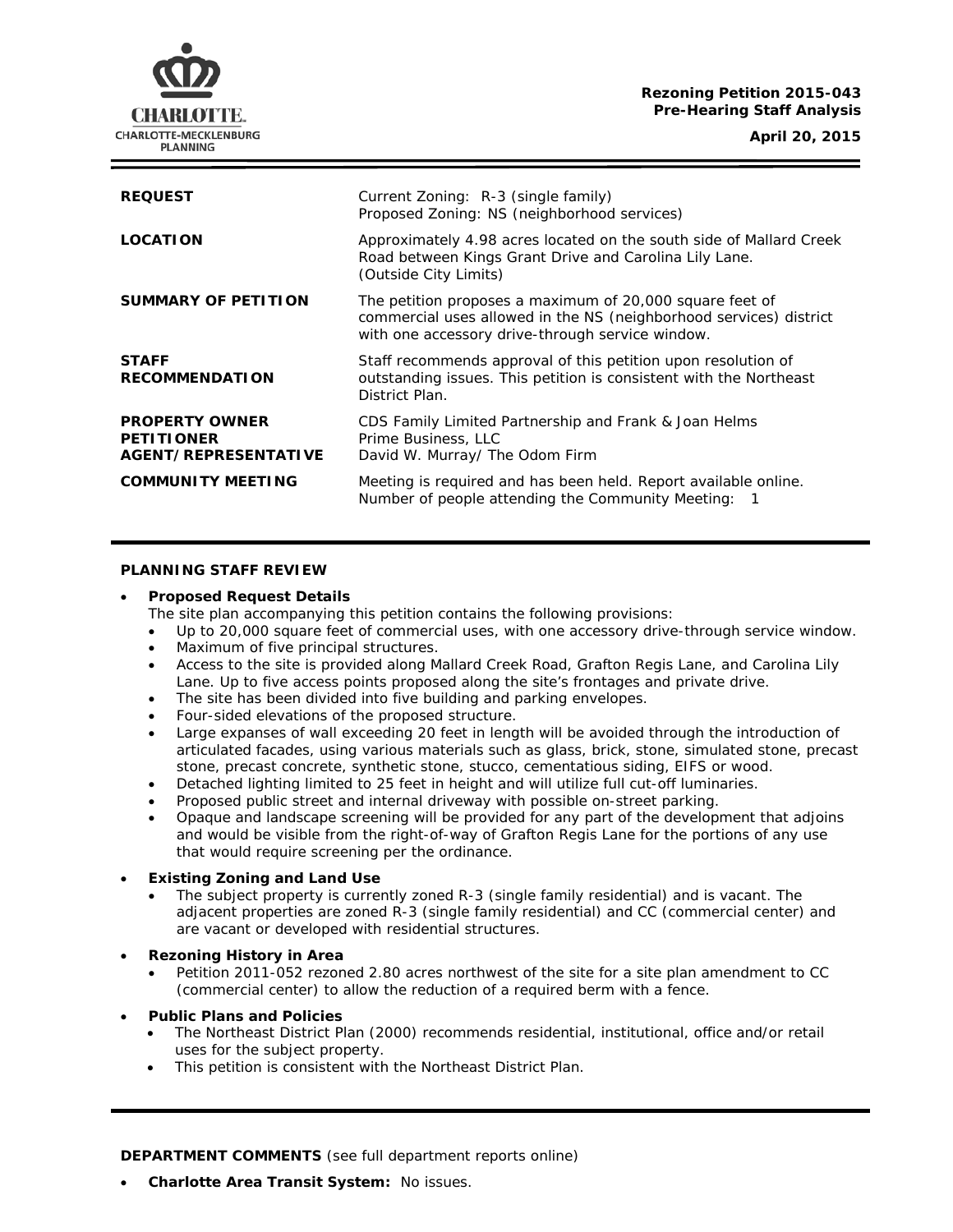- **Charlotte Department of Neighborhood & Business Services:** No issues.
- **Transportation:** CDOT has the following comments:
	- 1. CDOT requests the petitioner implement two (2) pedestrian refuge right-turn islands. These islands need to be located on the southeast and southwest quadrants of Carolina Lily Lane and Mallard Creek Road (MCR) intersection. CDOT will work with the petitioner on the appropriate channelized island design.
	- 2. The proposed full access intersections on Mallard Creek Road and Carolina Lily Lane are under review and are potentially too close to the existing and/or future signalized intersections. CDOT requests the petitioner revise the site plan to take advantage of Grafton Regis Lane, and eliminate the proposed full-access intersection along Mallard Creek Road between Kings Grant Drive (a future signalized intersection) and Carolina Lily Lane. The distance between these two intersections is approximately 1,100 feet. Grafton Regis is an existing public street serving the proposed development, and was designed to provide site access to parcels fronting onto Mallard Creek Road. Mallard Creek Road is designated as a major thoroughfare and will most likely be a four-lane divided roadway in the future.
	- 3. CDOT requests the petitioner revise the site plan so that the proposed public street that connects Mallard Creek Road to Grafton Regis Lane aligns with an existing driveway on Grafton Regis Lane (approximately 80 feet to the east).

Mallard Creek Road and Carolina Lily Lane

4. CDOT requests the petitioner implement two (2) pedestrian refuge right-turn islands. These islands need to be located on the southeast and southwest quadrants of Carolina Lily Lane and Mallard Creek Road (MCR) intersection. CDOT will work with the petitioner on the appropriate channelized island design. The petitioner will be responsible for all traffic/pedestrian signal modifications at MCR and Carolina Lily Lane intersection associated with the pedestrian refuge islands and accessible ramps, including pedestrian signalization for crossing two (2) of the four intersection approaches.

Mallard Creek Road and Access "C"

- 5. The proposed full access intersections on Mallard Creek Road and Carolina Lily Lane are under review and are potentially too close to the existing and/or future signalized intersections. CDOT requests the petitioner revise the site plan to take advantage of Grafton Regis Lane, and eliminate the proposed full-access intersection along Mallard Creek Road between Kings Grant Drive (a future signalized intersection) and Carolina Lily Lane. The distance between these two intersections is approximately 1,100 feet. Grafton Regis Lane is an existing public street serving the proposed development, and was designed to provide site access to undeveloped parcels fronting onto Mallard Creek Road. Mallard Creek Road is designated as a major thoroughfare and currently planned as a four-lane divided roadway.
	- a. Before the MCR TIP (four-lane divided widening) is implemented, CDOT recommends site access "C" be restricted to a RI/RO/Left-In traffic movement controlled by a southbound leftover using a raised four-foot wide median from Access "C" to Carolina Lilly Lane. The southbound MCR leftover needs to have a minimum 150-foot left-turn storage and appropriate bay taper length. This would also restrict Access "B" to RI/RO movements, as proposed in the TIS. The proposed public street on the west side of the site will need to be designed as a commercial/office wide street to provide for recessed parking and two 11-foot travel lanes. The northbound travel lane needs to be marked as a right-turn only lane.

Carolina Lilly Lane and Access "A"

6. Initially Access "C" can operate as a full-access, however in the future access at this location may need to be restricted to a RI/RO movements (implemented by others), should traffic operations caused by the close proximately of this driveway to MCR occur in the future. Please add this statement in the TIS and the rezonings conditional Transportation Notes. Mallard Creek Church and Carolina Lilly Frontage Improvements

- 7. CDOT recommends the proposed future curb lines along the site's MCR and Carolina Lilly Lane frontage should be set to accommodate the planned MCR TIP, including the proposed southbound leftover to serve Access 'C" and a 5-foot bike lane. Also an 8-foot wide planting strip and 6-foot sidewalk needs to be implemented on the site's public street frontages. To this end, the DRG needs to develop a  $1" = 30'$  conceptual geometric plan for MCR frontage between Carolina Lilly Lane (north side) and Access "C", including a typical section. This plan needs to clearly depict the proposed southbound leftover storage length and taper, two (2) northbound travel lanes, northbound left-turn storage length at Carolina Lilly Lane, right-turn lanes proposed by NCDOT, right turn pedestrian refuge islands (see comment #1), proposed pavement markings, existing and proposed right-of-way lines as measured form MCR's existing centerline. Should any additional right-of-way be needed to set the future MCR curb line, CDOT requests the petitioner dedicate right-of-way as fee simple.
- 8. CDOT requests the petitioner revise the site plan so that the proposed site's western side public